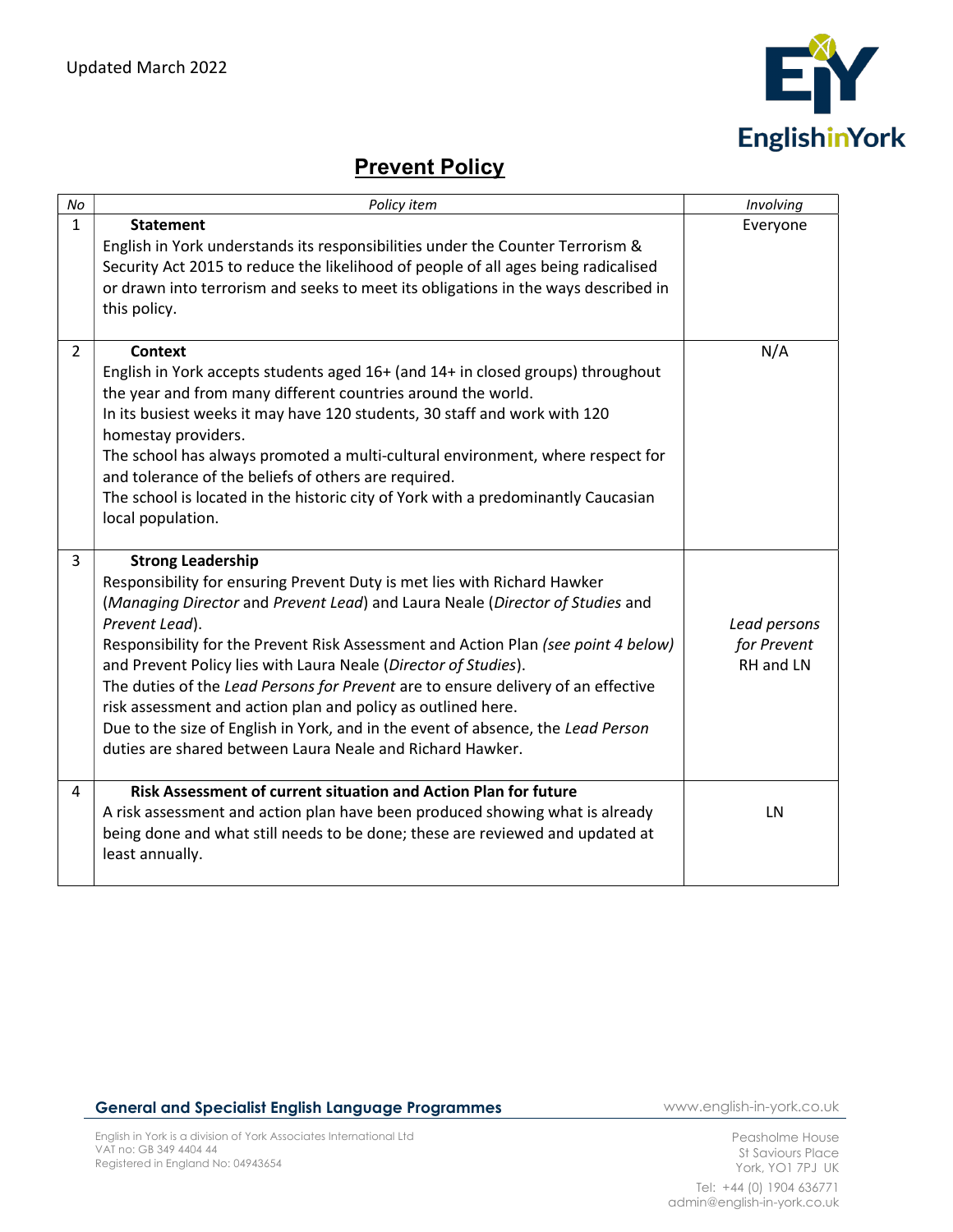

| 5 | <b>Working with local partners</b>                                                   |                  |
|---|--------------------------------------------------------------------------------------|------------------|
|   | We have made and maintained contact with the local police/local authority            | LN               |
|   | Prevent Coordinator to understand their role and the support available, (e.g. via    |                  |
|   | the Channel Process).                                                                |                  |
|   |                                                                                      |                  |
|   | Prevent Police contact: Ben Hallewell and Nathan Clifton, mob.                       |                  |
|   | +447768869464 (If a call requires an immediate response outside office               |                  |
|   | hours, contact Force Control Room - 101.)                                            |                  |
|   | Ben.Hallewell@northyorkshire.police.uk;                                              |                  |
|   | Nathan.clifton@northyorkshire.police.uk and                                          |                  |
|   | prevent@northyorkshire.police.uk (Prevent inbox);                                    |                  |
|   | Local authority contact: Jane Mowat, Prevent Strategic Lead for City of<br>$\bullet$ |                  |
|   | York, Tel. +44 1904 555742, Mob. +447984496352,                                      |                  |
|   | preventenquiries@york.gov.uk                                                         |                  |
|   |                                                                                      |                  |
|   | We have made contact with local authority to ascertain other useful local            |                  |
|   | agencies. HE/FE Regional Prevent Coordinator is available to provide any             |                  |
|   | additional support and guidance on HE/FE statutory duties:                           |                  |
|   | Christopher Sybenga, G7-Prevent Regional HE/FE Co-ordinator - North                  |                  |
|   | East, Mob. +447384456640, Email: chris.sybenga@education.gov.uk                      |                  |
|   | By attending Local Delivery Bronze Group meetings, we try to develop local area      |                  |
|   | Prevent links and share information with other similar organisations.                |                  |
|   |                                                                                      |                  |
| 6 | <b>Understanding terminology</b>                                                     | To be            |
|   | - Radicalisation: the process by which a person comes to support terrorism and       | transmitted to   |
|   | extremist ideologies associated with terrorist groups.                               | staff, students, |
|   | - Extremism *: holding extreme political or religious views which may deny rights    | homestay         |
|   | to a group or individual; is in opposition to core British values:                   | hosts, group-    |
|   | (i) democracy, (ii) the rule of law, (iii) individual liberty                        | leaders & any    |
|   | (iv) respectful tolerance of different faiths or beliefs.                            | other adults     |
|   | * NB: extremism can refer to a range of areas, e.g. racism, homophobia, right-       |                  |
|   | wing ideology, as well as any religious extremism.                                   | LN and RD        |
|   |                                                                                      |                  |

## General and Specialist English Language Programmes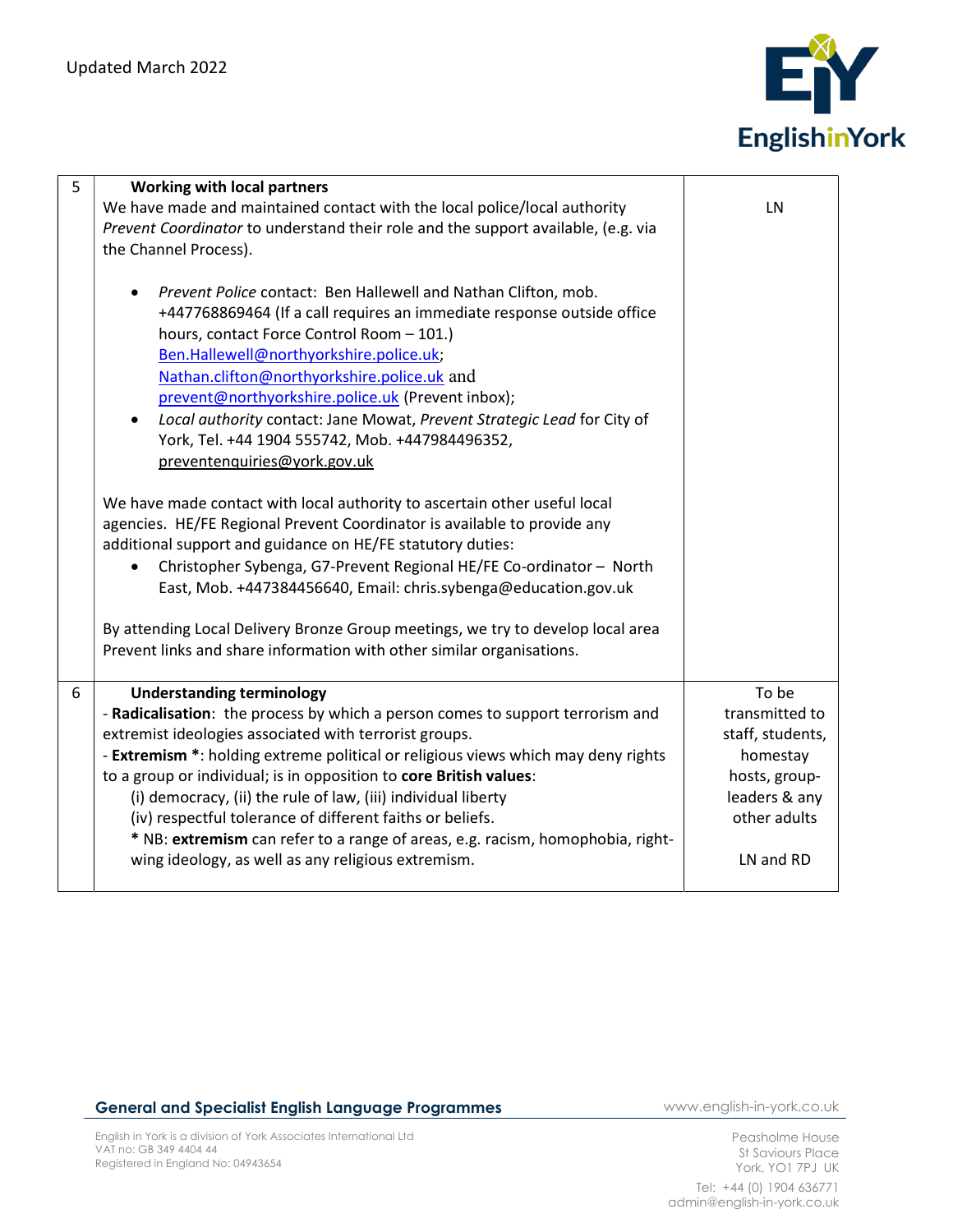

| $\overline{7}$ | <b>Understanding risk of extremism</b><br>It is essential to understand that:<br>- staff, students & other adults (group leaders, homestay hosts etc) may arrive<br>at school already holding extremist views;<br>- whilst part of the school, staff, students & other adults may be influenced by<br>a range of factors: global events, peer pressure, media, family views,<br>extremist materials via hardcopy or online, inspirational speakers, friends or<br>relatives being harmed, social networks;<br>- people who are vulnerable are more likely to be influenced; and<br>- vulnerability could stem from a range of causes: loss of identity or sense of<br>belonging, isolation, exclusion, mental health problems, sense of injustice,<br>personal crisis, victimisation via hate crime, discrimination, bereavement.                                                                                                                                                                                                                                                                                                                                                                                                                                                                                                                                                                                                                                                                                                                                                                                                                                                                                                                                                                                                                                                                     | To be<br>transmitted to<br>staff and<br>homestay<br>hosts<br>LN and RD                                                                                                           |
|----------------|-------------------------------------------------------------------------------------------------------------------------------------------------------------------------------------------------------------------------------------------------------------------------------------------------------------------------------------------------------------------------------------------------------------------------------------------------------------------------------------------------------------------------------------------------------------------------------------------------------------------------------------------------------------------------------------------------------------------------------------------------------------------------------------------------------------------------------------------------------------------------------------------------------------------------------------------------------------------------------------------------------------------------------------------------------------------------------------------------------------------------------------------------------------------------------------------------------------------------------------------------------------------------------------------------------------------------------------------------------------------------------------------------------------------------------------------------------------------------------------------------------------------------------------------------------------------------------------------------------------------------------------------------------------------------------------------------------------------------------------------------------------------------------------------------------------------------------------------------------------------------------------------------------|----------------------------------------------------------------------------------------------------------------------------------------------------------------------------------|
| 8              | <b>Ways to counteract risks</b><br>English in York endeavours to:<br>- promote a safe and supportive international environment via clear<br>expectations of accepted behaviours and those, including extremism, which<br>will not be tolerated;<br>- exemplify core British values through documents given to students, notices<br>around school, via stand-alone classes on British culture & traditions on<br>arrival and via curriculum. We educate about life in the UK, which may be<br>different from a student's home country;<br>- where possible, develop critical awareness and thought to counter accepting<br>extremism without question, especially with online material;<br>- challenge radical or extremist views in any context (formal or informal). In<br>most situations this would require an immediate response, referring to core<br>British values, the international environment of school, and tolerance<br>expected, then reporting concerns (see section 11);<br>- be ready to react when world or local events cause upset and there is<br>increased likelihood of conflicting feelings being expressed. (Prevent Lead to<br>take initiative in these situations.);<br>- have (strong) filters on IT equipment and clear rules on accessing extremist /<br>terrorist websites / uses of social networks to exchange extremist / terrorist<br>views;<br>- ensure that extremist speakers do not use premises to distribute material or<br>expound views;<br>- ensure that staff and homestay hosts get to know students, their home<br>circumstances and friendship groups. (Through knowing students well, it is<br>easier to spot changes in behaviour.);<br>- ensure staff and homestay hosts are observant and vigilant in noticing any<br>signs of radical or extremist behaviour; and<br>- support any students identified as vulnerable by staff or homestay hosts. | LN to ensure<br>(a) training for<br>all staff,<br>students,<br>homestay<br>hosts (via RD),<br>group leaders,<br>sub-<br>contractors so<br>that $(b)$<br>delivery is<br>effective |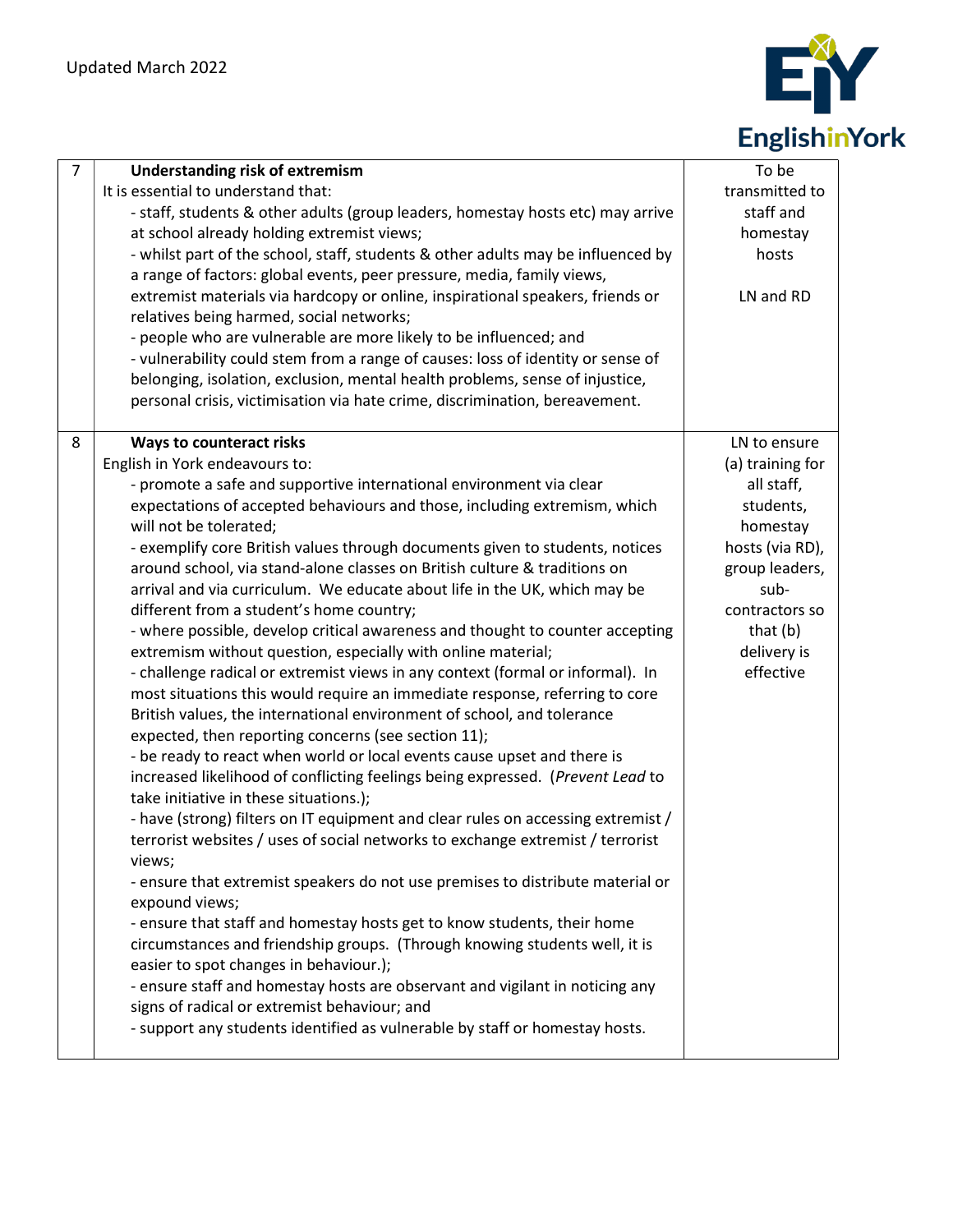

| 9 |       | <b>Training</b>                                                                    | LN to prepare    |
|---|-------|------------------------------------------------------------------------------------|------------------|
|   |       | Our aim is to provide more knowledge of our Prevent Duty to all.                   | materials to     |
|   |       |                                                                                    | suit each group  |
|   |       | Generic resources:                                                                 | being trained;   |
|   |       | Education and Training Foundation (online resources): FOL: All courses             | (a) all staff    |
|   |       | (foundationonline.org.uk), www.elearning.prevent.homeoffice.gov.uk                 | (including       |
|   |       |                                                                                    | cleaners etc)    |
|   |       | Generic training is supplemented by additional, tailored information, focussing on | (b) students (c) |
|   |       | the English in York environment, and appropriate to the person.                    | homestay         |
|   |       |                                                                                    | hosts (d) group  |
|   |       | Advice has been taken from www.safeguardinginschools.co.uk and                     | leaders (e) sub- |
|   |       | www.educateagainsthate.com.                                                        | contractors      |
|   |       |                                                                                    |                  |
|   |       | Documents and face to face training ensure staff understand:                       |                  |
|   | i.    | the context and expectations of our Prevent Duty;                                  |                  |
|   | ii.   | their duty to implement the policy;                                                |                  |
|   | iii.  | terminology;                                                                       |                  |
|   | iv.   | risks associated with radicalisation and extremism;                                |                  |
|   | v.    | how to identify and support vulnerable students;                                   |                  |
|   | vi.   | ways the school will counteract the risks;                                         |                  |
|   | vii.  | signs to notice which may cause concern;                                           |                  |
|   | viii. | who the Lead Prevent Persons are and the procedures for reporting                  |                  |
|   |       | concerns; and                                                                      |                  |
|   | ix.   | the importance of their own behaviour and professionalism in (a) being             |                  |
|   |       | exemplars of British values and (b) not expounding their personal views to         |                  |
|   |       | students on sensitive matters (Code of Conduct).                                   |                  |
|   |       |                                                                                    |                  |
|   |       | Training materials are adapted to ensure that homestay hosts, group leaders and    |                  |
|   |       | students understand:                                                               |                  |
|   | X.    | terminology;                                                                       |                  |
|   | xi.   | the importance of maintaining a supportive and tolerant society within             |                  |
|   |       | school;                                                                            |                  |
|   | xii.  | what core British values are and why they are considered important;                |                  |
|   | xiii. | IT rules; and                                                                      |                  |
|   | xiv.  | who the Lead Prevent Persons are and the procedures for reporting                  |                  |
|   |       | concerns.                                                                          |                  |
|   |       |                                                                                    |                  |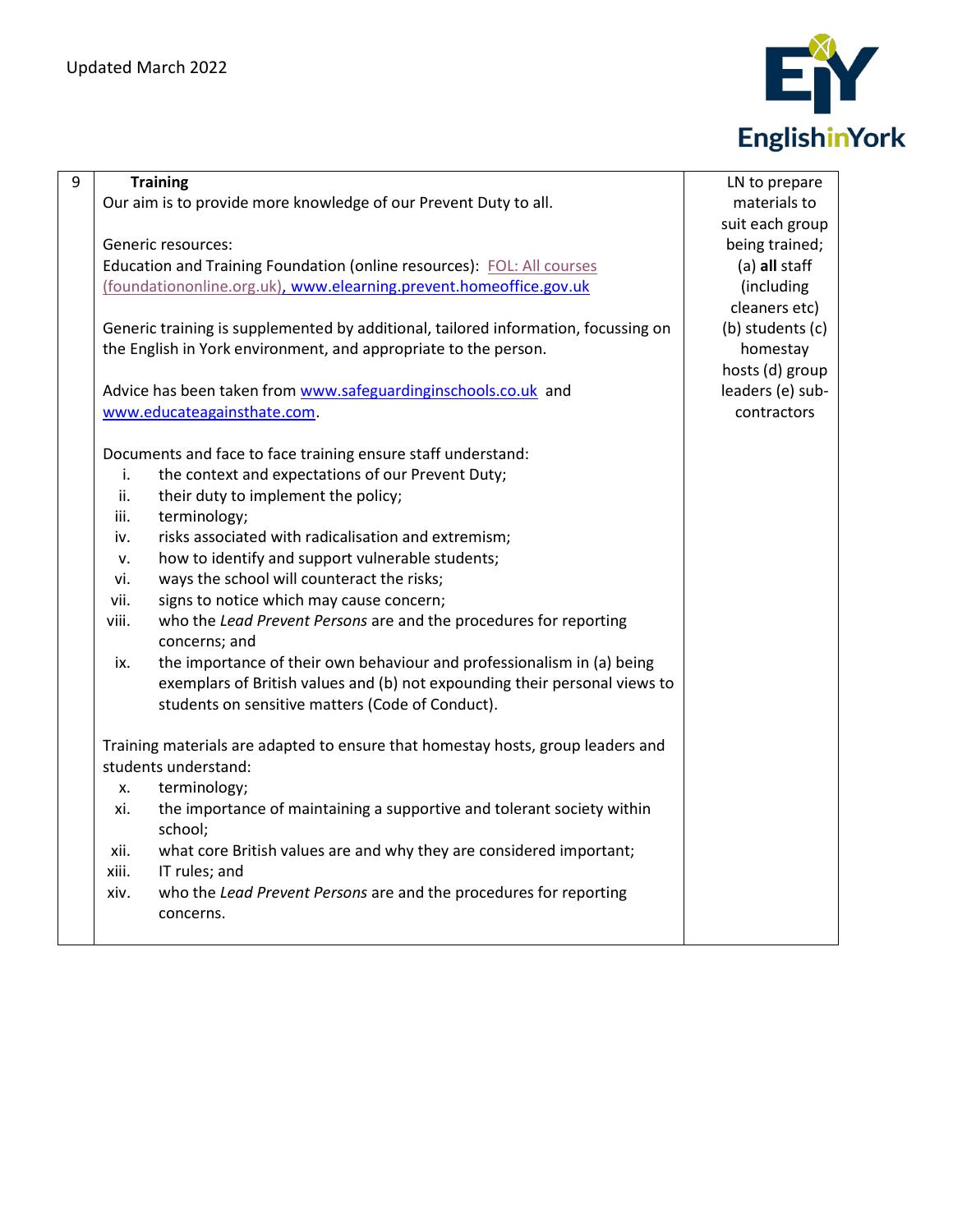

| 10 | Signs that may cause concern<br>- students talking about exposure to extremist materials or views outside<br>school (in this event, information must be shared with relevant local<br>authorities);<br>- changes in behaviour, e.g. becoming isolated;<br>- fall in standard of work, poor attendance, disengagement;<br>- changes in attitude, e.g. intolerant of differences / having a closed mind;<br>- asking questions about certain topics (e.g. connected to extremism);<br>- offering opinions that appear to have come from extremist ideologies;<br>- attempts to impose own views / beliefs on others;<br>- use of extremist vocabulary to exclude others or incite violence;<br>- accessing extremist material online or via social network sites;<br>- drawings or posters showing extremist ideology / views / symbols; and<br>- students voicing concerns about anyone.                                                                                                                                                                                                                           | LN to ensure all<br>other adults<br>are aware of<br>signs |
|----|-------------------------------------------------------------------------------------------------------------------------------------------------------------------------------------------------------------------------------------------------------------------------------------------------------------------------------------------------------------------------------------------------------------------------------------------------------------------------------------------------------------------------------------------------------------------------------------------------------------------------------------------------------------------------------------------------------------------------------------------------------------------------------------------------------------------------------------------------------------------------------------------------------------------------------------------------------------------------------------------------------------------------------------------------------------------------------------------------------------------|-----------------------------------------------------------|
|    | NB: Any concerns relating to a person under 18 are safeguarding issues and<br>should be dealt with by safeguarding staff (Richard Hawker, Laura Neale, Pauleen<br>Morrison & Rebecca Dunmore); where necessary, the City of York Safeguarding<br>Children Partnership will be contacted.                                                                                                                                                                                                                                                                                                                                                                                                                                                                                                                                                                                                                                                                                                                                                                                                                          |                                                           |
| 11 | How and when to react to concerns<br>The EiY staff members to contact with your concerns are:<br>Laura Neale (Prevent Lead & Assistant Safeguarding Lead),<br>tel. +44 1904 636771 / laura@english-in-york.co.uk<br>Richard Hawker (Prevent & Safeguarding Lead),<br>tel. +44 1904 636771 / Richard.Hawker@york-associates.co.uk<br>(Out of hours, please call the EiY emergency mobile +4407808918876 and ask<br>for Richard or Laura.)<br>Please report any concern or incident.<br>If Richard and Laura are unavailable, or if they are involved in your concern,<br>please use the following contacts:<br>Prevent Police contact: Ben Hallewell and Nathan Clifton, mob.<br>+447768869464 (If a call requires an immediate response outside office<br>hours, contact Force Control Room - 101.)<br>Ben.Hallewell@northyorkshire.police.uk,<br>Nathan.clifton@northyorkshire.police.uk and<br>prevent@northyorkshire.police.uk (Prevent inbox);<br>Local authority contact: Jane Mowat, Prevent Strategic Lead for City of<br>York, tel. +44 1904 555742, mob. +447984496352,<br>preventenquiries@york.gov.uk. | LN to ensure<br>everyone has<br>info                      |